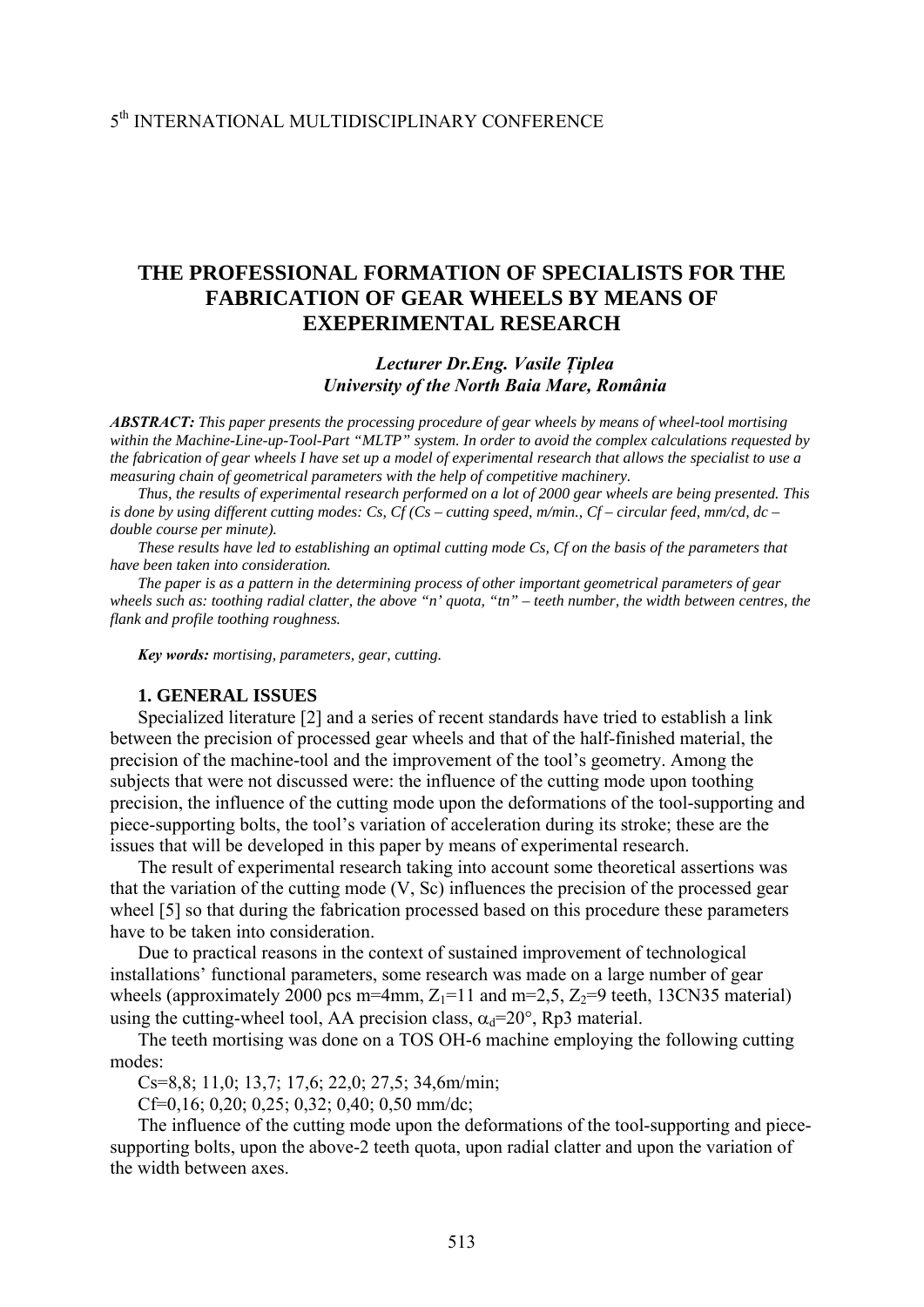### **2.THE MEASUREMENT OF GEAR WHEELS' PRECISION USING A SYSTEM CONSISTING OF TOOTHING MACHINE, MEASURING CHAIN-COMPUTER**

Theoretical and experimental research regarding the influence of the cutting mode and implicitly of the deformations of the tool-supporting and piece-supporting bolts, are few and they refer to cutting-based toothing [3].

One of the causes that generated this drawback was that a high-precision electronic gear able to do precise measurements was conceived and produced only recently [4].

The deformation of the tool-supporting bolt can be calculated using the well-known relation taken from the field of material resistance studies [1]:

$$
\mathrm{fd}_{\mathrm{s}} = \mathrm{F} \cdot \mathrm{1}_{\mathrm{d}_{\mathrm{s}}}^{3} / 3\mathrm{EI}_{\mathrm{z}} \tag{2.1.}
$$

of which: F is the force that acts upon the bolt and causes the deformation;  $1_{d_s}$  –the length

of the bolt undergoing deformation (variable in the case of the tool); E – elasticity module; Iz – stagnation moment.

In order to apply the method of deformation establishment for all types of machine-tools, employed tools and fabricated gear wheels, analytical calculations would get so complicated that it would become inefficient and would require to be abandoned as far as production use is concerned.





Fig.1. The system: mortising machine, measuring chain, data acquisition board, computer.

- 1 Accelerometer
- 2 Cutting-wheel tool
- 3 Processed gear wheel
- 4 HBM, W1T2 type scrolling transducer,
- 0,1 separation power, 1% precision class;
	- 5 Visikorder V1706 oscillograph;
	- 6 Digital voltmeter;
	- 7 Amplifier;

8 – MBH, KWS 3072 type measurement amplifier, designed for measurements with resistive and inductive transducers;

- 9 data acquisition board;
- $10$  computer.

Due to the above-mentioned theoretical reasons and to practical exigencies a practical method which is precise and economic is being proposed for the measurement of tool-supporting and piecesupporting bolts applicable in the sector of gear wheel production. Consequently a measuring chain has been developed using the necessary gear capable of insuring a 0,1 μm measurement precision, figure 1, [4].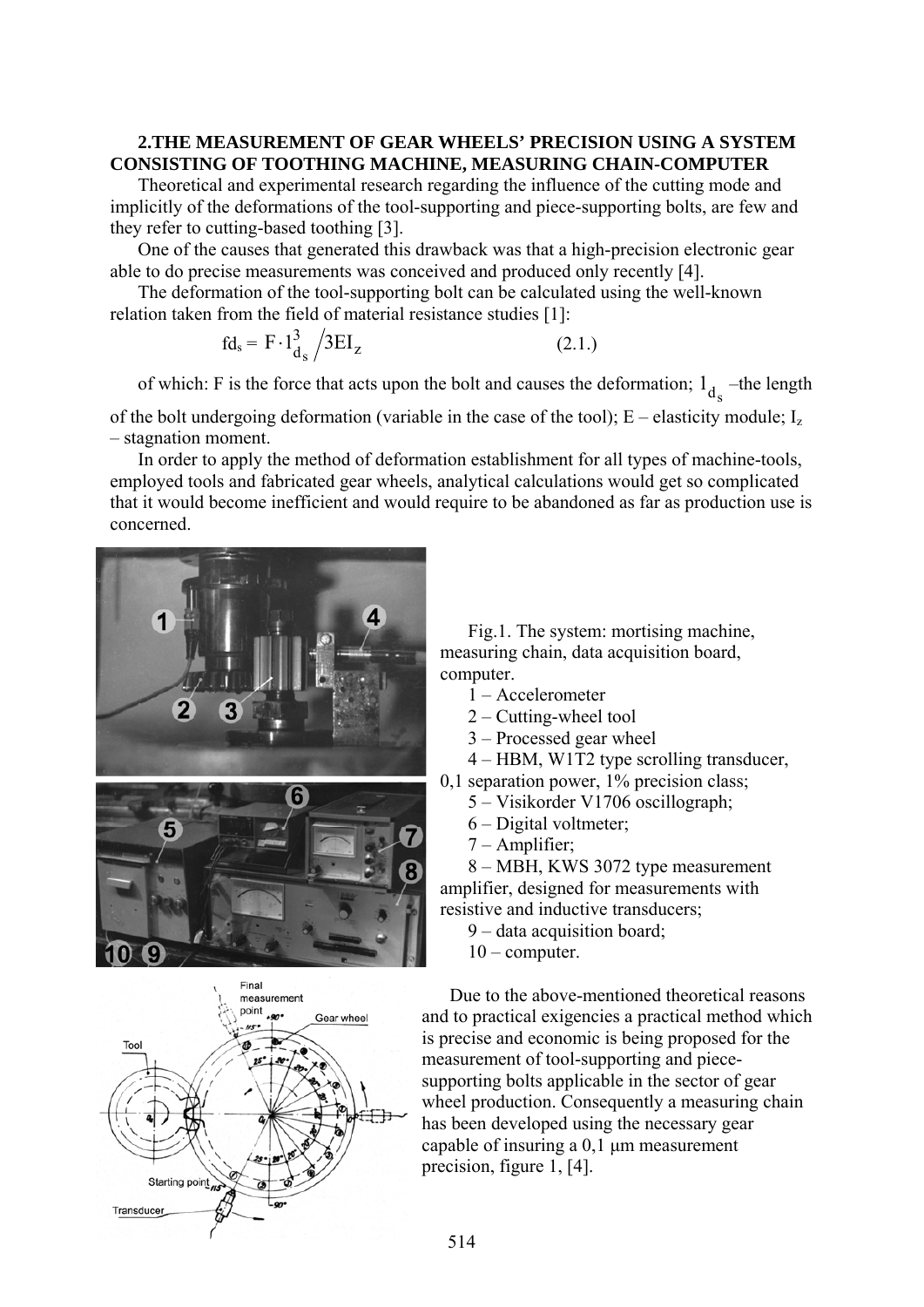The position of the transducer during the measurement of the gear wheel's precision parameters at a 230˚ possible rotation is presented in figure 2:

Fig.2 Position of the transducer at a 230˚ rotation of the processed gear wheel.

With this system the oscillogram of the deformation of the tool-supporting bolt is being traced. See fig.3



Fig.3 (a,b) Oscillogram of the deformation of the tool-supporting bolt for a 230 $^{\circ}$  rotation and a Cs=27.5 m/min, Cf=0.25 mm/dc cutting mode.

The data acquisition board and the computer, fig. 1-9 and 9-10 present, according to the oscillogram, the quality and the deformation parameters of the tool-supporting and piecesupporting bolts based on the various cutting modes.

Similarly, and after the completion of specific adaptations, the above 2 teeth quota, the radial clatter of the toothing and the width between axes may also be measured.

## **3. THE INFLEUNCE OF THE CUTTING MODE UPON PROFILE AND FLANK ROUGHNESS, A RESULT OF TEETH MORTISING WITH THE CUTTING WHEEL**

The roughness criteria of body surfaces are included in ISO/R 468-1966 and STAS 5730/2-75.

In the field of milling intensive research has been carried out leading to the deduction of formulas for the calculation of asperity height; these calculations demonstrated that the theoretical roughness is much more reduced than the practical one [2].

The diversity of studies has shown that roughness that is too elevated leads to a decrease of the tooth flanks' participation ratio to the lifting power and causes a reduction of the flanks' lifting capacity. At the same time, it is well-known that the surface roughness may be employed to evaluate the lifting capacity of the flanks [4] this in case there are no tooth direction errors or evolvent deviations whatsoever (a goal that is extremely hard to attain).

Based on the aspects presented above and having finalized the theoretical method to determine the roughness  $R_a$  of the flank resulting from toothing mortising, a complex program of flank and profile roughness measurements has been set up based on the cutting mode and the tool wear and tear.